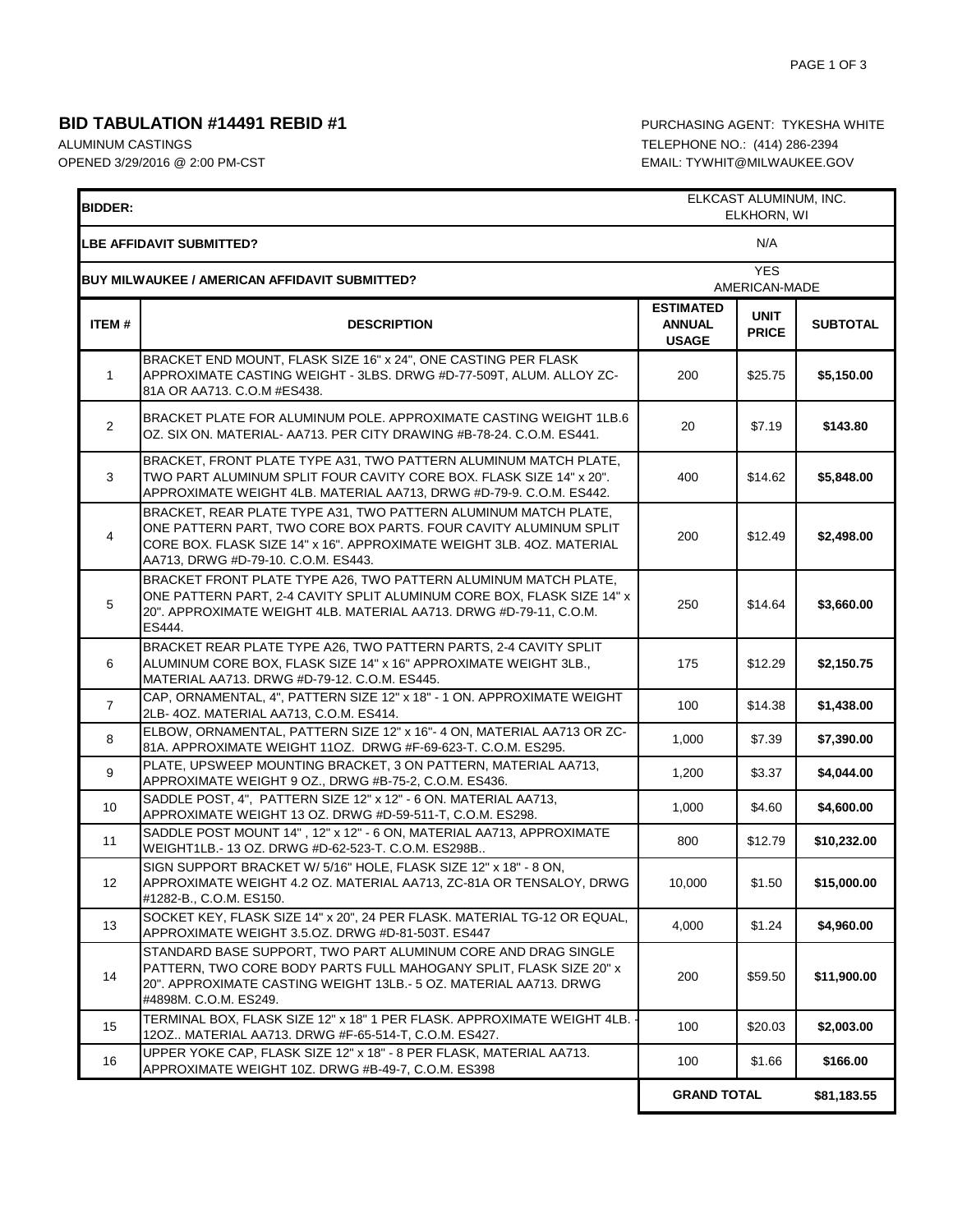## **BID TABULATION #14491 REBID #1 PURCHASING AGENT: TYKESHA WHITE**

ALUMINUM CASTINGS TELEPHONE NO.: (414) 286-2394

 $\blacksquare$ 

OPENED 3/29/2016 @ 2:00 PM-CST CONSULTER SOLUTION COPENED 3/29/2016 @ 2:00 PM-CST

| <b>BIDDER:</b>                         |                                                                                                                                                                                                                                                     | NORTHWEST ALUMINUM & BRASS<br>FOUNDRY INC.<br>MUSKEGO, WI |                             |                 |  |  |
|----------------------------------------|-----------------------------------------------------------------------------------------------------------------------------------------------------------------------------------------------------------------------------------------------------|-----------------------------------------------------------|-----------------------------|-----------------|--|--|
| <b>LBE AFFIDAVIT SUBMITTED?</b><br>N/A |                                                                                                                                                                                                                                                     |                                                           |                             |                 |  |  |
|                                        | <b>BUY MILWAUKEE / AMERICAN AFFIDAVIT SUBMITTED?</b>                                                                                                                                                                                                | YES*                                                      |                             |                 |  |  |
| <b>ITEM#</b>                           | <b>DESCRIPTION</b>                                                                                                                                                                                                                                  | <b>ESTIMATED</b><br><b>ANNUAL</b><br><b>USAGE</b>         | <b>UNIT</b><br><b>PRICE</b> | <b>SUBTOTAL</b> |  |  |
| $\mathbf{1}$                           | BRACKET END MOUNT, FLASK SIZE 16" x 24", ONE CASTING PER FLASK<br>APPROXIMATE CASTING WEIGHT - 3LBS. DRWG #D-77-509T, ALUM. ALLOY ZC-<br>81A OR AA713. C.O.M #ES438.                                                                                | 200                                                       | \$22.33                     | \$4,466.00      |  |  |
| $\overline{2}$                         | BRACKET PLATE FOR ALUMINUM POLE. APPROXIMATE CASTING WEIGHT 1LB.6<br>OZ. SIX ON. MATERIAL- AA713. PER CITY DRAWING #B-78-24. C.O.M. ES441.                                                                                                          | 20                                                        | \$5.33                      | \$106.60        |  |  |
| 3                                      | BRACKET, FRONT PLATE TYPE A31, TWO PATTERN ALUMINUM MATCH PLATE,<br>TWO PART ALUMINUM SPLIT FOUR CAVITY CORE BOX. FLASK SIZE 14" x 20".<br>APPROXIMATE WEIGHT 4LB. MATERIAL AA713, DRWG #D-79-9. C.O.M. ES442.                                      | 400                                                       | \$12.93                     | \$5,172.00      |  |  |
| $\overline{4}$                         | BRACKET, REAR PLATE TYPE A31, TWO PATTERN ALUMINUM MATCH PLATE,<br>ONE PATTERN PART, TWO CORE BOX PARTS. FOUR CAVITY ALUMINUM SPLIT<br>CORE BOX. FLASK SIZE 14" x 16". APPROXIMATE WEIGHT 3LB. 4OZ. MATERIAL<br>AA713, DRWG #D-79-10. C.O.M. ES443. | 200                                                       | \$10.91                     | \$2,182.00      |  |  |
| $\,$ 5 $\,$                            | BRACKET FRONT PLATE TYPE A26, TWO PATTERN ALUMINUM MATCH PLATE,<br>ONE PATTERN PART, 2-4 CAVITY SPLIT ALUMINUM CORE BOX, FLASK SIZE 14" x<br>20". APPROXIMATE WEIGHT 4LB. MATERIAL AA713. DRWG #D-79-11, C.O.M.<br>ES444.                           | 250                                                       | \$12.92                     | \$3,230.00      |  |  |
| 6                                      | BRACKET REAR PLATE TYPE A26, TWO PATTERN PARTS, 2-4 CAVITY SPLIT<br>ALUMINUM CORE BOX, FLASK SIZE 14" x 16" APPROXIMATE WEIGHT 3LB.,<br>MATERIAL AA713. DRWG #D-79-12. C.O.M. ES445.                                                                | 175                                                       | \$10.48                     | \$1,834.00      |  |  |
| $\overline{7}$                         | CAP, ORNAMENTAL, 4", PATTERN SIZE 12" x 18" - 1 ON. APPROXIMATE WEIGHT<br>2LB- 4OZ. MATERIAL AA713, C.O.M. ES414.                                                                                                                                   | 100                                                       | \$12.85                     | \$1,285.00      |  |  |
| 8                                      | ELBOW, ORNAMENTAL, PATTERN SIZE 12" x 16"- 4 ON, MATERIAL AA713 OR ZC-<br>81A. APPROXIMATE WEIGHT 11OZ. DRWG #F-69-623-T. C.O.M. ES295.                                                                                                             | 1,000                                                     | \$3.94                      | \$3,940.00      |  |  |
| 9                                      | PLATE, UPSWEEP MOUNTING BRACKET, 3 ON PATTERN, MATERIAL AA713,<br>APPROXIMATE WEIGHT 9 OZ., DRWG #B-75-2, C.O.M. ES436.                                                                                                                             | 1,200                                                     | \$2.98                      | \$3,576.00      |  |  |
| 10                                     | SADDLE POST, 4", PATTERN SIZE 12" x 12" - 6 ON. MATERIAL AA713,<br>APPROXIMATE WEIGHT 13 OZ. DRWG #D-59-511-T, C.O.M. ES298.                                                                                                                        | 1,000                                                     | \$4.06                      | \$4,060.00      |  |  |
| 11                                     | SADDLE POST MOUNT 14", 12" x 12" - 6 ON, MATERIAL AA713, APPROXIMATE<br>WEIGHT1LB.- 13 OZ. DRWG #D-62-523-T. C.O.M. ES298B                                                                                                                          | 800                                                       | \$8.76                      | \$7008.00 **    |  |  |
| 12 <sup>°</sup>                        | SIGN SUPPORT BRACKET W/ 5/16" HOLE, FLASK SIZE 12" x 18" - 8 ON,<br>APPROXIMATE WEIGHT 4.2 OZ. MATERIAL AA713, ZC-81A OR TENSALOY, DRWG<br>#1282-B., C.O.M. ES150.                                                                                  | 10,000                                                    | \$1.33                      | \$13,300.00     |  |  |
| 13                                     | SOCKET KEY, FLASK SIZE 14" x 20", 24 PER FLASK. MATERIAL TG-12 OR EQUAL,<br>APPROXIMATE WEIGHT 3.5.OZ. DRWG #D-81-503T. ES447                                                                                                                       | 4,000                                                     | \$0.78                      | \$3,120.00      |  |  |
| 14                                     | STANDARD BASE SUPPORT. TWO PART ALUMINUM CORE AND DRAG SINGLE<br>PATTERN, TWO CORE BODY PARTS FULL MAHOGANY SPLIT, FLASK SIZE 20" x<br>20". APPROXIMATE CASTING WEIGHT 13LB.- 5 OZ. MATERIAL AA713. DRWG<br>#4898M. C.O.M. ES249.                   | 200                                                       | \$56.23                     | \$11,246.00     |  |  |
| 15                                     | TERMINAL BOX, FLASK SIZE 12" x 18" 1 PER FLASK. APPROXIMATE WEIGHT 4LB.<br>12OZ MATERIAL AA713. DRWG #F-65-514-T, C.O.M. ES427.                                                                                                                     | 100                                                       | \$17.91                     | \$1,791.00      |  |  |
| 16                                     | UPPER YOKE CAP, FLASK SIZE 12" x 18" - 8 PER FLASK, MATERIAL AA713.<br>APPROXIMATE WEIGHT 10Z. DRWG #B-49-7, C.O.M. ES398                                                                                                                           | 100                                                       | \$1.42                      | \$142.00        |  |  |
|                                        |                                                                                                                                                                                                                                                     | <b>GRAND TOTAL</b>                                        |                             | \$66,458.60     |  |  |

**\* NORTHWEST ALUMINUM & BRASS FOUNDRY INC. SUBMITTED A NON-COMPLIANT AFFIDAVIT**

**\*\* THIS IS 2 ON, NOT 4 ON**